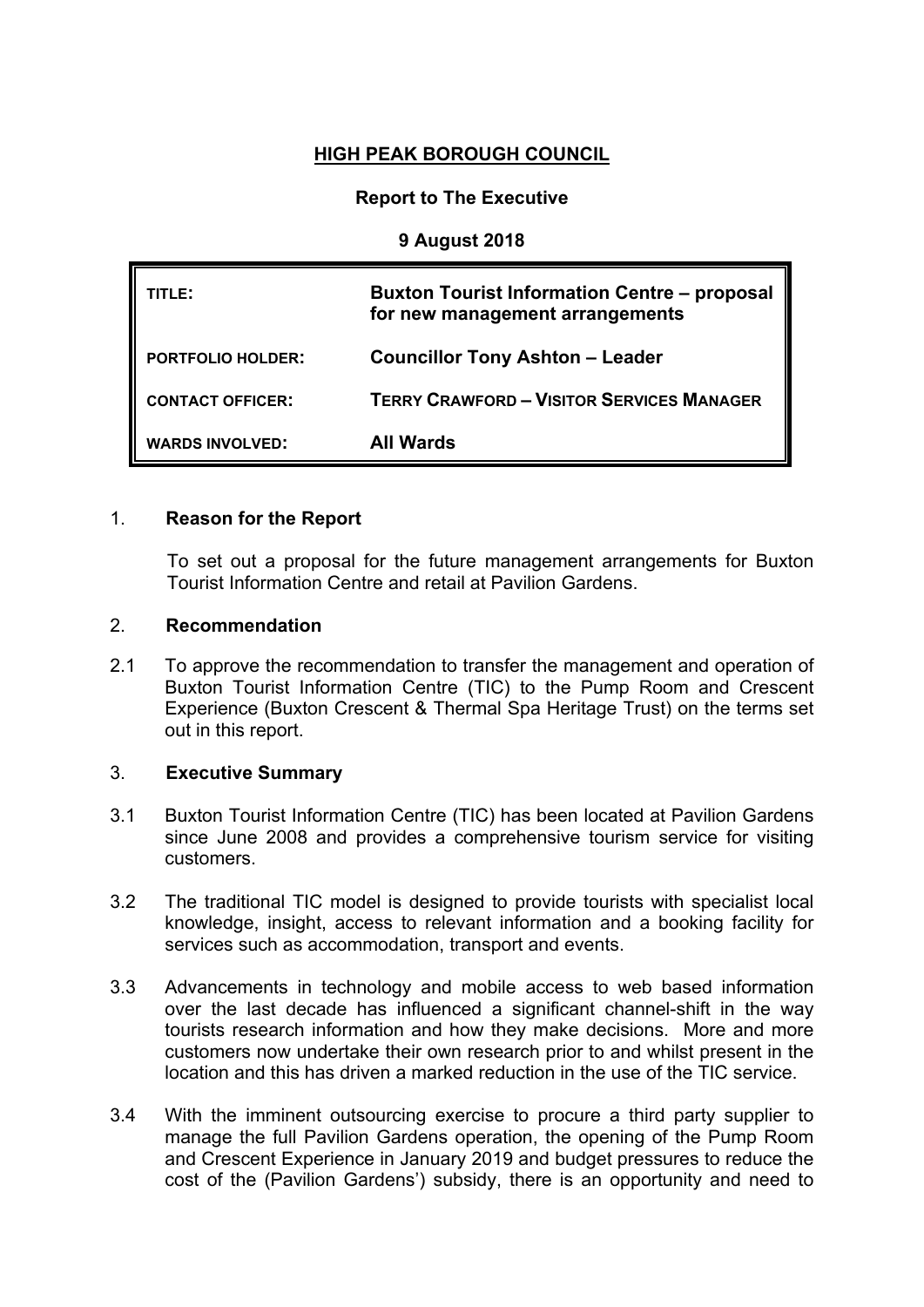look at different options for the future TIC service.

- 3.5 Discussions have taken place with the Crescent Trust and they are receptive and supportive of the concept of relocating the TIC to the newly opened Pump Room and Crescent Experience (Buxton Crescent & Thermal Spa Heritage Trust), providing that the Council contributes to the cost of operating the provision.
- 3.6 This report sets out the proposal to relocate the TIC and explains the financial benefits of doing so.
- 3.7 Although there are risks associated with the proposal, our initial calculations estimate that the Council could save in the region of £81,000 over 5-years by transferring the TIC.
- 3.8 Authorisation is requested to implement the proposal on the terms explained in this report.

# 4. **How this report links to Corporate Priorities**

4.1 The Pavilion Gardens and Buxton Tourist Information Centre makes a substantial contribution to the Council's priority of promoting tourism in the High Peak. As the demands on the traditional tourism service have decreased significantly in recent years, new management arrangements are needed to create a more cost effective and sustainable operating model.

### 5. **Options and Analysis**

- 5.1 Option 1 To transfer the TIC provision to the Pump Room and Crescent Experience (Buxton Crescent & Thermal Spa Heritage Trust) on the terms set out in this report. In the long term this arrangement will reduce the cost to the Council of providing the service. The TIC service has clear synergies with the objectives of the Pump Room and Crescent Experience and will provide support to enable the success of the venue. **(Recommended)**
- 5.2 Option 2 To close the TIC at Pavilion Gardens. The TIC provision is not included in the tender specification for the outsourcing of the Pavilion Gardens operation. Retaining the TIC would compromise the ability of the new operator to implement their plans if successful. **(Not Recommended)**

### 6. **Implications**

6.1 Community Safety - (Crime and Disorder Act 1998)

There are no specific community safety concerns.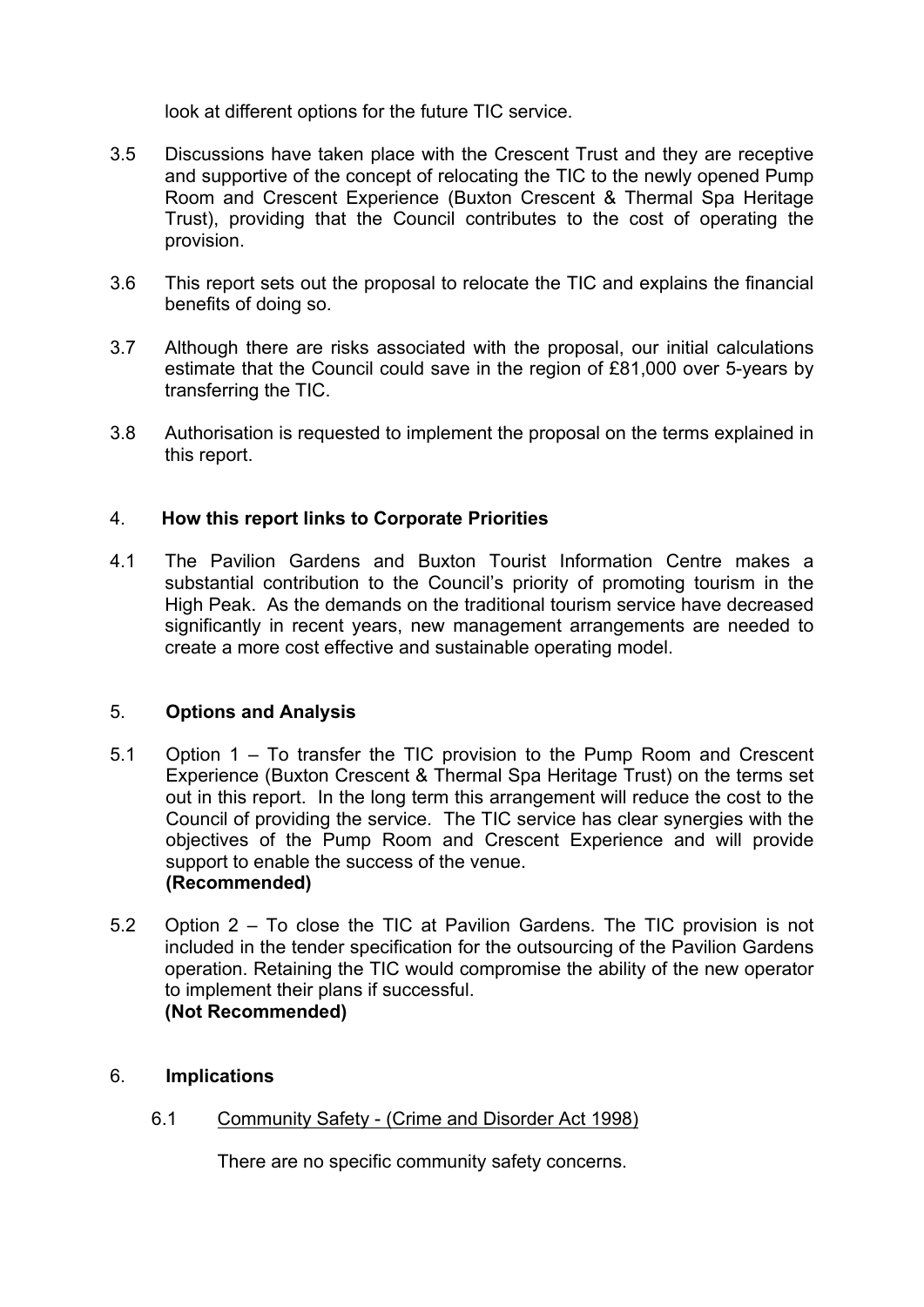### 6.2 Workforce

The proposals have been discussed informally with affected staff and further discussions will be necessary subject to the authorisation of this report.

There are 5 employees working in the TIC / retail department that meet the TUPE (Transfer of Undertakings (Protection of Employment) Regulations 2006) criteria. This comprises 4 casual staff, which have worked regular hours in the department for over 2 years, and the full-time Supervisor.

Discussions with the Crescent Trust have recommended that the staff transferring should be seconded in year 1 and, subject to a satisfactory review after 12-months, the same officers would then be formally transferred to the Crescent Trust under the terms of TUPE regulations.

The staff proposals would be as follows;

- 1. To include the 4 casual staff (with permanent employment status) on the full TUPE establishment list relevant to the wider Pavilion Gardens outsourcing project.
- 2. To confirm the transfer of the Supervisor only to the Crescent Trust
- 3. To invite expressions of interest from the 4 casual (permanent) staff included on the full TUPE establishment list to transfer to the Crescent Trust based on a set number of available hours. The opportunity would be based on 750 hours per annum (which includes Bank Holiday cover) for 1 or more staff. This equates to 14.42 hours per week over 52 weeks.

Over last 2 years (from 1<sup>st</sup> April 2016) the average number of hours worked per annum by the casual (permanent) staff concerned has been calculated as follows;

- Employee 1 : 11.95 hours per week
- Employee 2 : 14.09 hours per week
- Employee  $3:13.42$  hours per week (June  $16 \text{Mav }18$ )
- Employee 4 : 13.56 hours per week

It is broadly estimated that tourism duties generally amounts to around 30% - 40% of working time (so 70% - 60% on retail) and this can vary heavily throughout the year.

Further discussions will be needed with the Crescent Trust and, at the appropriate time, affected staff to try and establish the right fit for the requirements of the service at the Pump Room.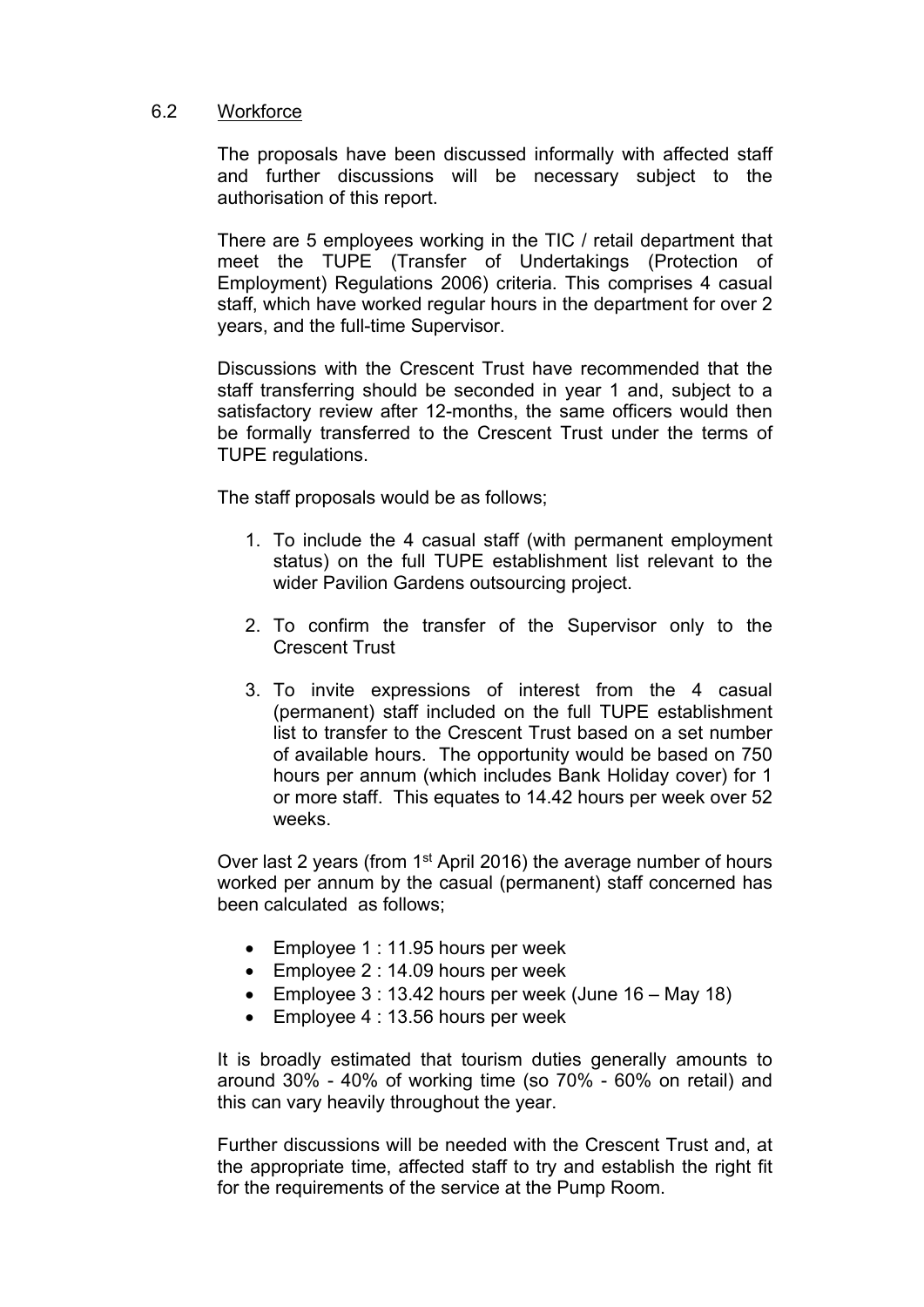#### 6.3 Equality and Diversity/Equality Impact Assessment

The report has been prepared in accordance with the Council's Diversity and Equality Policy.

6.4 Financial Considerations

The Council is proposing a tapered grant funding arrangement paid to the Crescent Trust over 3 years, costing £69,000 as shown below;

- Year-1 : £33,000
- Year-2 : £23,000
- Year-3 : £13,000

Enabled by the dual – retail and TIC - arrangements operated at Pavilion Gardens the cost of running the TIC service has been broadly estimated at £30,000 per annum and over 5-years the service would cost the Council in the region of £150,000 (excluding inflationary and pay increases).

By implementing the grant arrangement with the Crescent Trust to transfer the TIC, the Council would save approximately £81,000 over 5-years.

Calculations for the transferred TIC have been produced without the inclusion of any income projections from the Crescent Trust.

Although there are no plans to retain the retail provision, it should be noted that the retail operation at Pavilion Gardens has been calculated to generate a net surplus of £20,850 per annum.

The financial proposal is shown in section 8.11 of this report.

6.5 Legal

Advice has been provided from HR regarding the secondment and TUPE costs and implications.

There are currently 5 team members of the TIC / Retail team that meet the TUPE criteria.

#### 6.6 Sustainability

The objective of this proposal is to establish a more sustainable and efficient means of operating the TIC provision in future years by reducing the cost base and putting the TIC in a place where we anticipate good levels of footfall once the Crescent is open.

### 6.7 Internal and External Consultation

Formal consultation is not required with staff earmarked for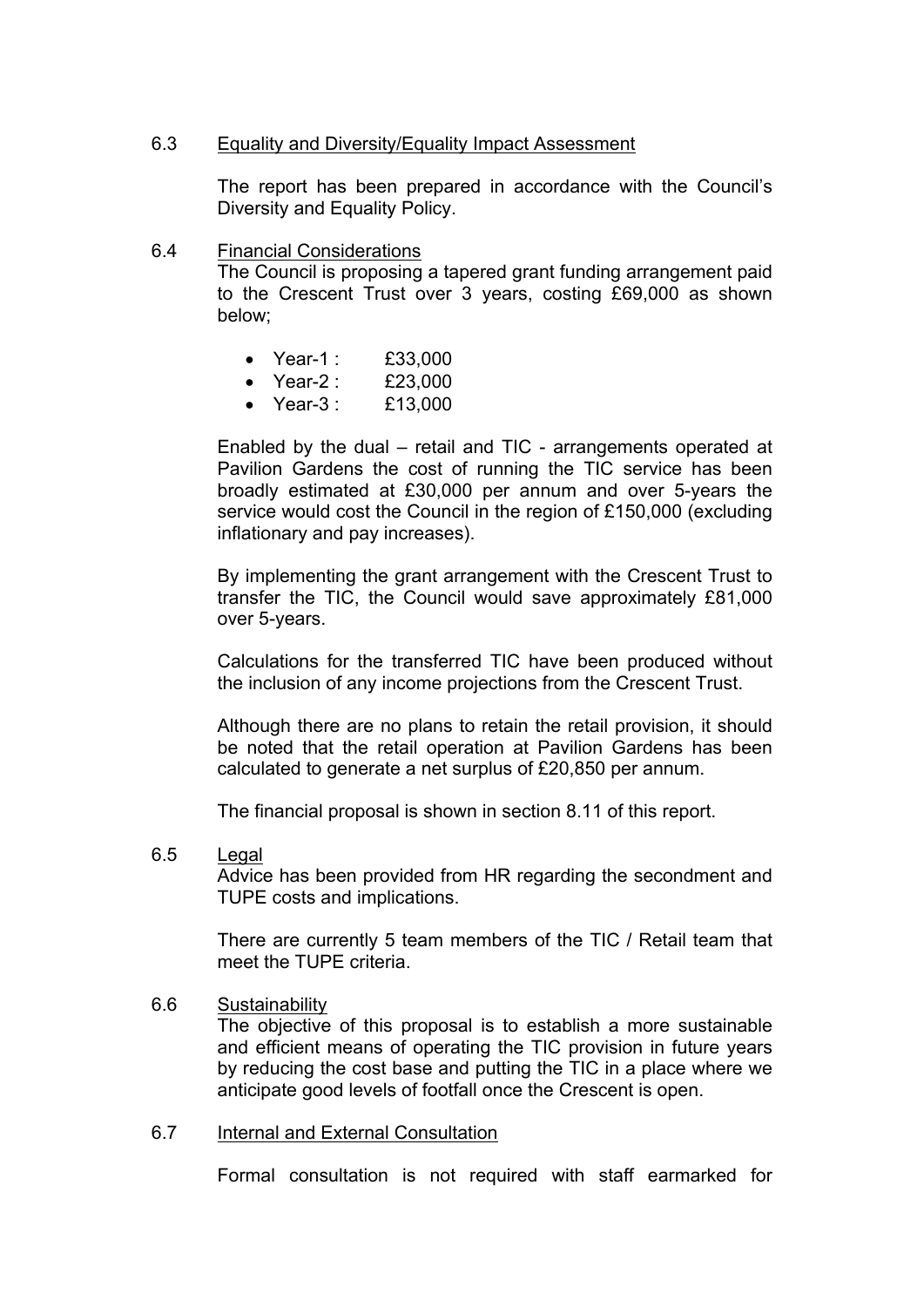secondment to the Crescent Trust in year 1. Informal consultation however would be undertaken with affected staff at the appropriate time.

If the decision is taken to TUPE respective staff to the Crescent Trust after 12-months then formal consultation would be needed in conjunction with HR.

It is recommended that any plans are communicated to the public when confirmed.

#### DAI LARNER **Executive Director – PLACE**

**Web Links and Background Papers** NA

**Location Contact details**

# 7. **Background and Detail**

- 7.1 Since its relocation from the Crescent building in June 2008 Buxton Tourist Information Centre (TIC) has been located at Pavilion Gardens and provides a comprehensive tourism service for visiting customers.
- 7.2 Tourists visiting Buxton use the service to obtain information and insight about the local area and region to inform decision making and to help improve the customers' experience of Buxton and the High Peak. The service also provides a commission based booking service for a small amount of accommodation, tickets and events.
- 7.3 With the advancements in technology and mobile access to web based information over the last decade there has been a significant channel-shift in the way tourists research information and make their decisions. More and more customers now undertake their own research prior to and whilst present in the location.
- 7.4 To help illustrate this point, the TIC made 166 accommodation bookings in 2012 compared with just 16 last year. This clearly shows that consumers are now better equipped to research and instigate their own accommodation bookings, as well as buying services and products online themselves.
- 7.5 This same channel shift can be seen in the table below, as the number of face to face tourism related transactions with customers has also seen a huge decline.

| Description / Year  |    |  | 2012 | 2013                                     | 2014 | 2015 | 2016  | 2017  |
|---------------------|----|--|------|------------------------------------------|------|------|-------|-------|
| ' Face              | to |  |      | Face   17,281   14,982   12,564   8,282* |      |      | 6.296 | 6.362 |
| $\mid$ transactions |    |  |      |                                          |      |      |       |       |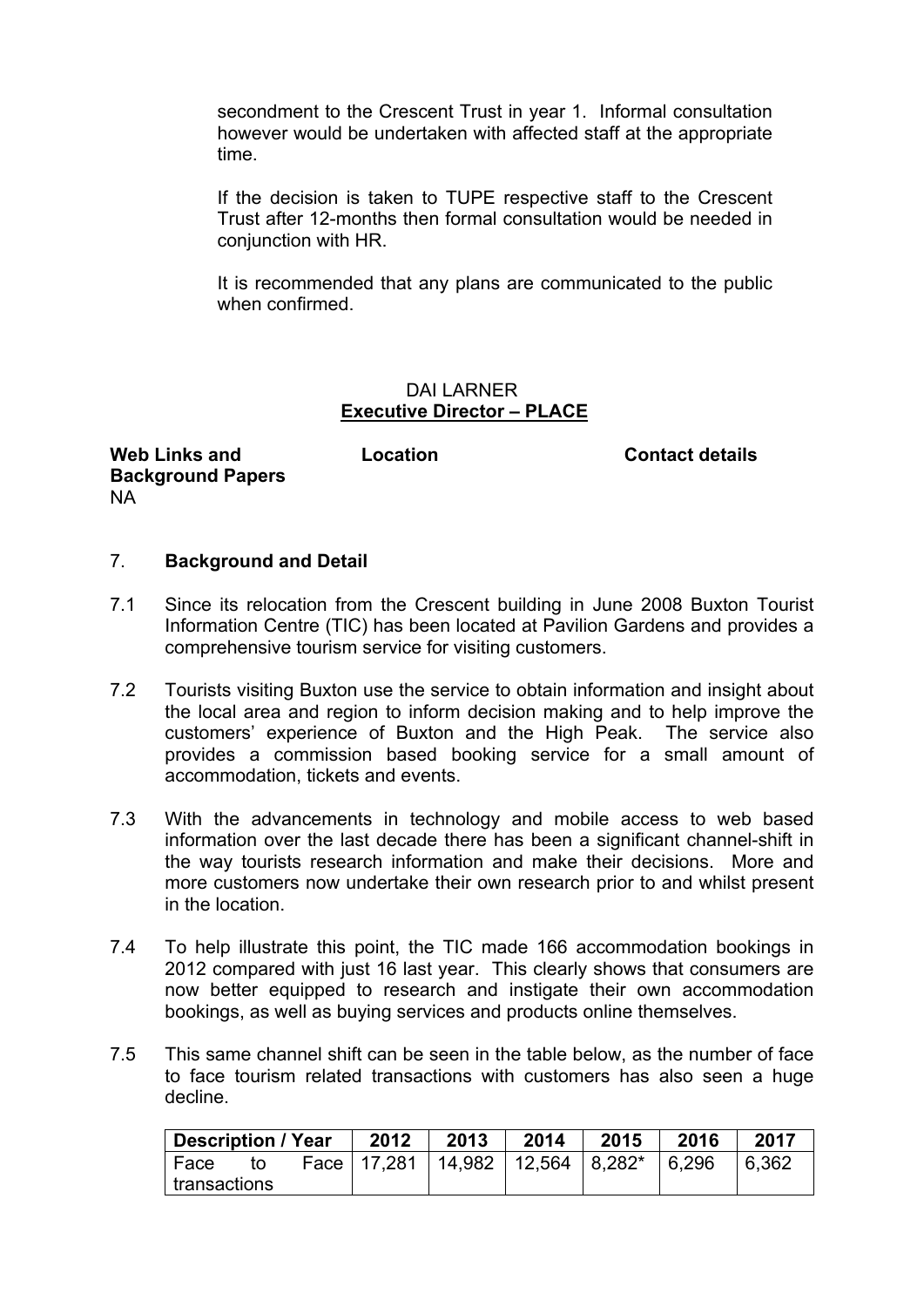*\*Octagon Hall closed in October 2015 resulting in a reduction in footfall using the wider business.*

- 7.6 Along with the financial pressures to reduce the cost of the service, inroads have been made to respond to the declining levels of tourism transactions with the introduction of the electronic self-service information points (2) in 2014. Although the self-service provision is now in need of modernisation this (invest to save) concept resulted in reduced labour costs and provides a good example of what can be achieved.
- 7.7 With the imminent outsourcing exercise to procure a third party supplier to manage the full Pavilion Gardens operation, the opening of the Pump Room and Crescent Experience in January 2019 and budget pressures to reduce the cost of the (Pavilion Gardens') subsidy, there is an opportunity and need to look at different options for the future TIC service.
- 7.8 In 2016/17 the net cost of the TIC / Retail department was £11,410.

#### **8. Transferring the TIC**

- 8.1 The preferred option, which fits in well with the objectives of the Crescent Trust, is to outsource the TIC to the Pump Room and Crescent Experience (Buxton Crescent & Thermal Spa Heritage Trust).
- 8.2 Discussions with the Trust to date have been positive regarding the proposal and the general terms below have been suggested;
	- 8.2.1 The TIC would be transferred to the Pump Room and opened in January 2019;
	- 8.2.2 The Council would pay the Trust a grant over 3-years to subsidise the cost of the TIC;
	- 8.2.3 Relevant staff would be seconded in year 1 and, subject to a satisfactory review by both parties after 12-months, transferred to the Trust under the TUPE regulations in year 2 onwards;
	- 8.2.4 The present operational hours of the TIC would be retained by the Trust;
	- 8.2.5 To maintain the present opening hours of the TIC the Trust have requested funding for 2 staff working 6 hours per day. However, this report includes the provision for 1 member of staff working 6 hours per day which is generally consistent with the current level of service; and
	- 8.2.6 The (non-tourism) retail operation in the Pavilion Gardens would not be transferred to the Trust.
- 8.6 Within these broad terms the Council would agree a detailed Service Level Agreement (SLA) with the Trust which sets out the Council's expectations for the service.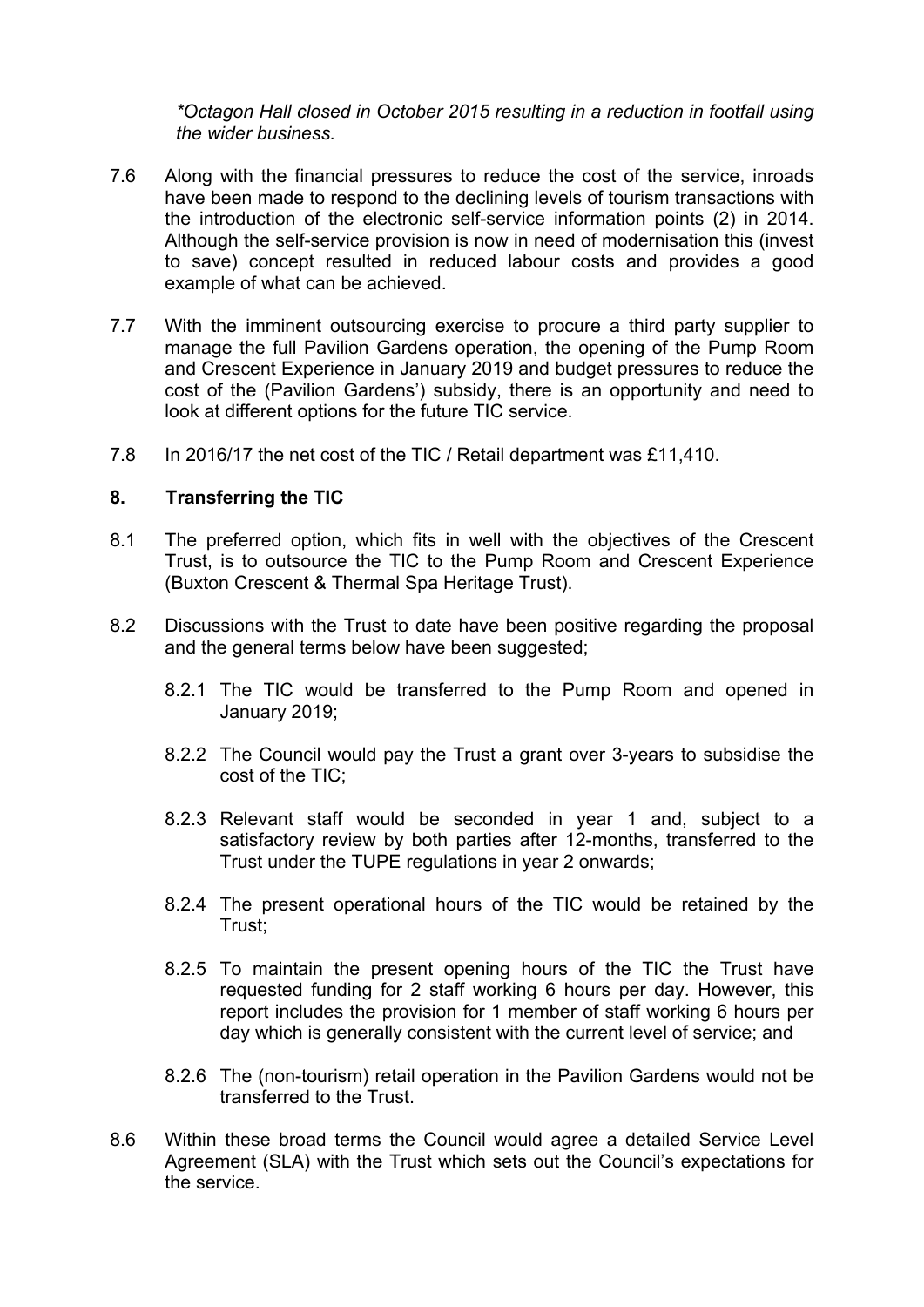- 8.7.1 Although not exhaustive, the SLA will include the following provisions;
	- 8.7.2 The TIC service would act as a service for the whole of the High Peak and not just Buxton;
	- 8.7.3 The Council will set a baseline and a set of key performance indicators to manage performance;
	- 8.7.4 The service would be developed to be primarily web-based with limited paper materials (to meet the customers' preferred means of accessing information);
	- 8.7.5 The service will explore additional funding for investing in improved web-based content and better aggregation of tourist information; and
	- 8.7.6 The Crescent Trust will put in place appropriate staff management arrangements for seconded TIC staff.
- 8.8 The net cost of the TIC / Retail service at Pavilion Gardens in 2016/17 was £11,410.
- 8.8 Our financial modelling analysis shows that the transferred TIC at the Pump Room would cost in the region of £33,000 to operate – excluding Crescent Trust income - as apposed to the current cost of £30,000.
- 8.9 The retail operation (only) at Pavilion Gardens generates an annual profit in the region of £20,850 (based on 16/17 actual result).
- 8.10 There are risks around the retention of the retail operation at Pavilion Gardens, particularly due to the uncertainty around the outcome of the wider procurement exercise to outsource (Pavilion Gardens) to a third party supplier.
- 8.11 The table below shows the proposed tapered grant to be paid to the Trust and the impact against the present estimated cost of operating the TIC (excluding inflationary and pay increases);

| Year              | <b>Proposed Annual Grant</b> | Current cost of TIC based |  |  |
|-------------------|------------------------------|---------------------------|--|--|
|                   | Paid to the Trust            | on 16/17 actual           |  |  |
| Year 1            | £33,000                      | £30,000                   |  |  |
| Year <sub>2</sub> | £23,000                      | £30,000                   |  |  |
| Year <sub>3</sub> | £13,000                      | £30,000                   |  |  |
| Year 4            | £0                           | £30,000                   |  |  |
| Year 5            | £0                           | £30,000                   |  |  |
| <b>Total</b>      | £69,000                      | £150,000                  |  |  |

- 8.12 The table above shows an estimated saving to the Council of £81,000 over 5 years.
- 8.13 The Trust would need to provide a full business plan for consideration which